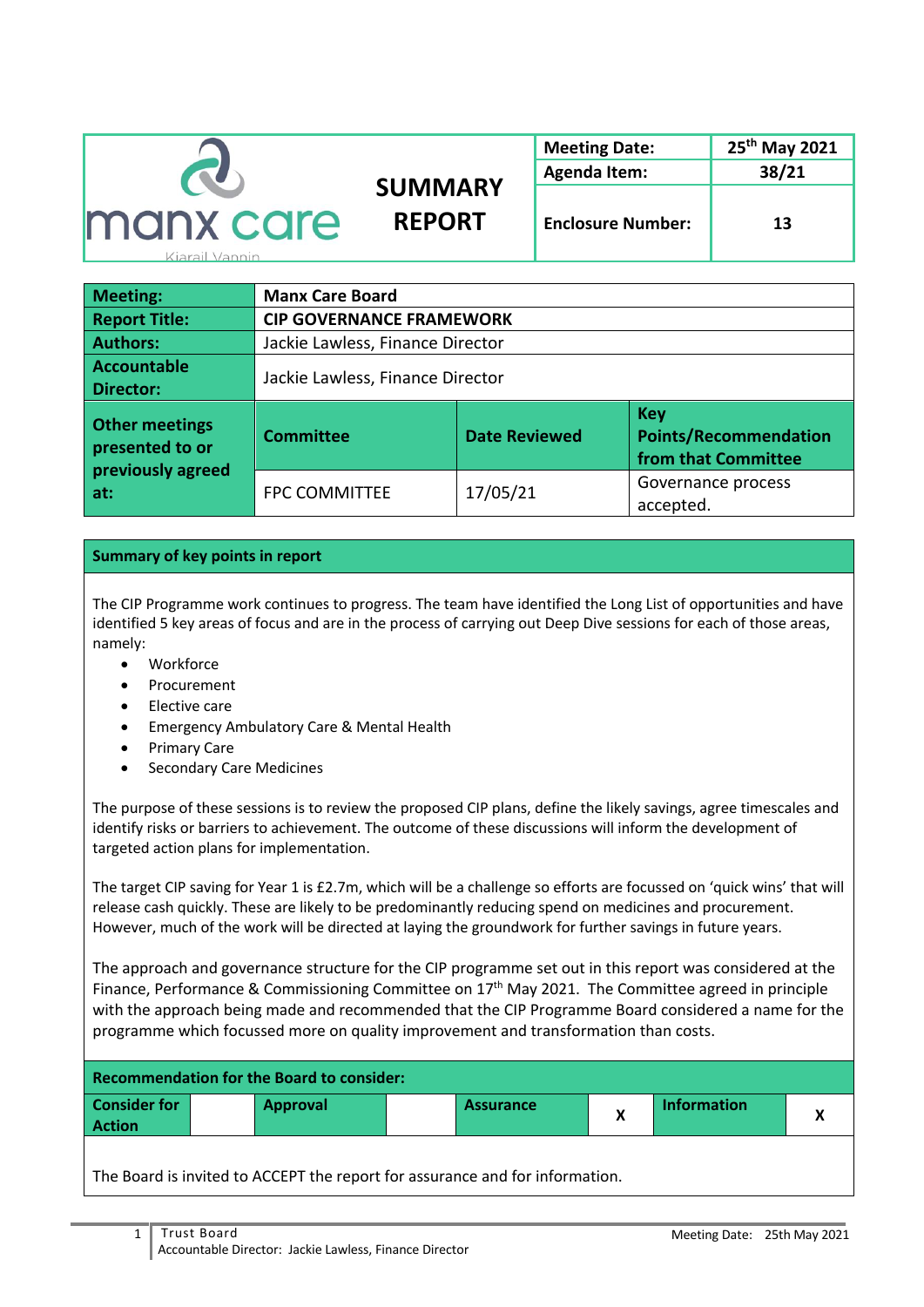| Is this report relevant to compliance<br>with any key standards? YES OR NO |     |                  | <b>State specific standard</b>                                                                                             |  |
|----------------------------------------------------------------------------|-----|------------------|----------------------------------------------------------------------------------------------------------------------------|--|
| <b>IG Governance</b><br><b>Toolkit</b>                                     | NO. |                  |                                                                                                                            |  |
| <b>Others (pls</b><br>specify)                                             |     |                  |                                                                                                                            |  |
| <b>Impacts and Implications?</b>                                           |     | <b>YES or NO</b> | If yes, what impact or implication                                                                                         |  |
| <b>Patient Safety and</b><br><b>Experience</b>                             |     | <b>YES</b>       | The CIP is a key tool for the Manx Care Board in addressing its<br>strategic priority to improve ptient safety.            |  |
| <b>Financial (revenue &amp;</b><br>capital)                                |     | <b>YES</b>       | The CIP is a key tool for the Manx Care Board in addressing its<br>strategic priority to improve financial health.         |  |
| <b>OD/Workforce incl H&amp;S</b>                                           |     | <b>YES</b>       | The CIP is a key tool for the Manx Care Board in addressing its<br>strategic priority to create a positive working culture |  |
| <b>Equality, Diversity &amp;</b><br><b>Inclusion</b>                       |     | <b>YES</b>       | EDI impacts will be considered as part of the check and<br>challenge process                                               |  |
| <b>Legal</b>                                                               |     | NO.              |                                                                                                                            |  |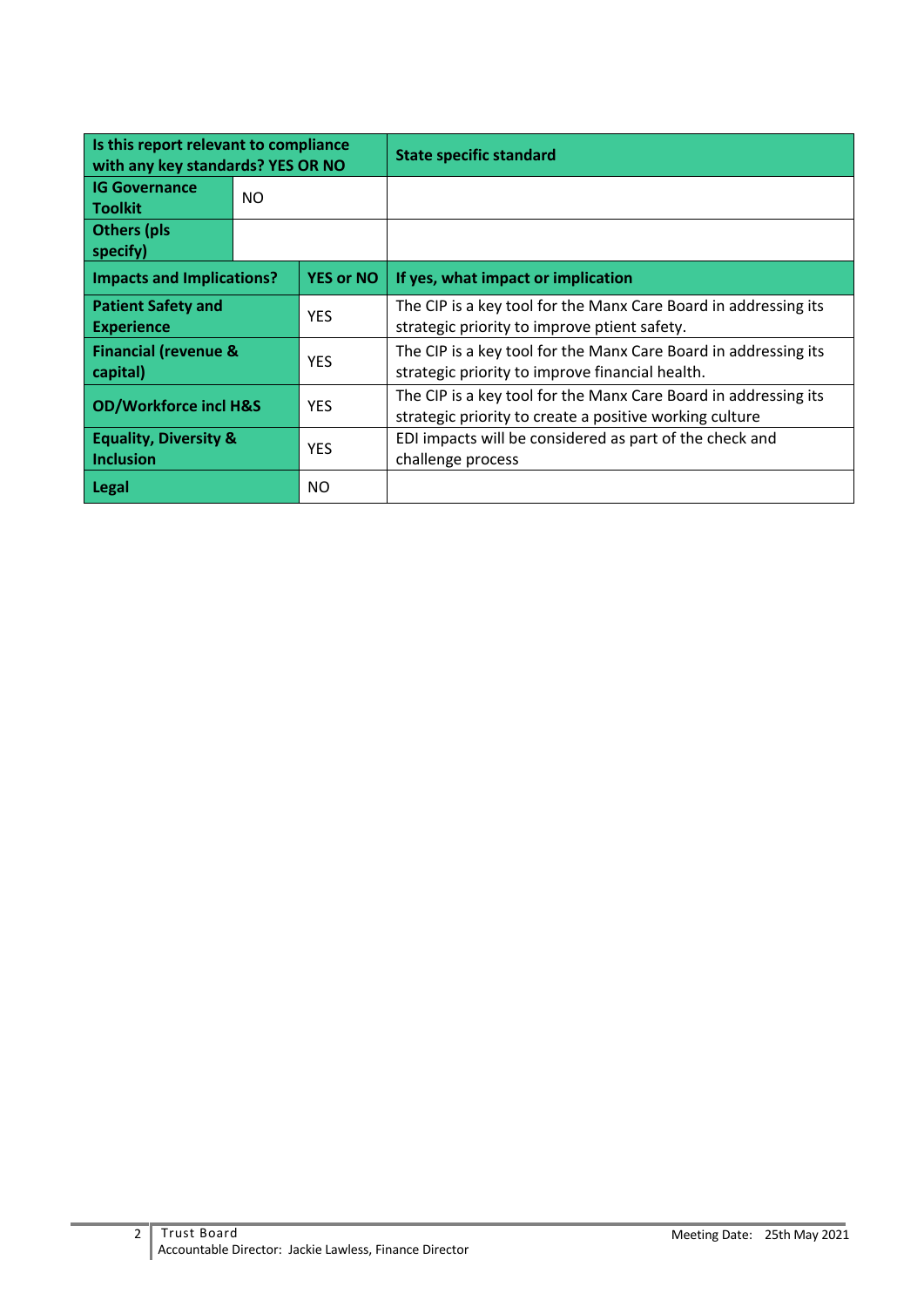# **CIP update**

## **Section 1: Purpose and Introduction**

#### **Background**

1.1 This report updates the Manx Care Board on progress made with the design and delivery of the cost improvement programme.

A Cost Improvement Programme (CIP) considers opportunities for saving money, improving efficiency and throughput, reducing demand or a combination of approaches. While annual in year saving plans may deliver 'quick wins', taking a strategic approach in combination with service transformation have the potential to deliver greater long-term financial sustainability, cost-effective service delivery, best value for money and an improved patient experience.

The CIP programme will be developed in line with the following principles.

- Ensure projects are aligned to strategic plans, and have multi-disciplinary stakeholder involvement in identifying, shaping, developing, and implementing plans
- Savings projections will be supported by a clear evidence base, data and where possible benchmarking information
- Project will have clearly defined patient cohorts, project scope and parameters
- Savings and other quality benefits tracked with appropriate key indicators and metrics
- The CIP process will be underpinned by robust governance, scrutiny and effective stakeholder communications

The approach and governance structure for the CIP programme was considered at the Finance, Performance & Commissioning Committee on  $17<sup>th</sup>$  May 2021. The Committee agreed in principle with the approach being made and recommended that the CIP Programme Board considered a name for the programme which focussed more on quality improvement and transformation than costs.

## **Section 2: Programme stages and governance approach**

2.1 A series of gateways should be implemented to provide opportunities for review and scrutiny as CIP projects move from ideas through to maturity and onto delivery, ensuring they meet basic requirements before the projects commence. These gateways are set out in the diagram below.

Documentation will support each stage, ensuring formality, a consistency of decision making and an audit trail. The gateways are as follows:

- Gateway 1: Project Identification and Project Initiation
- Gateway 2: Business Case Development
- Gateway 3: Delivery Planning
- Gateway 4: Implementation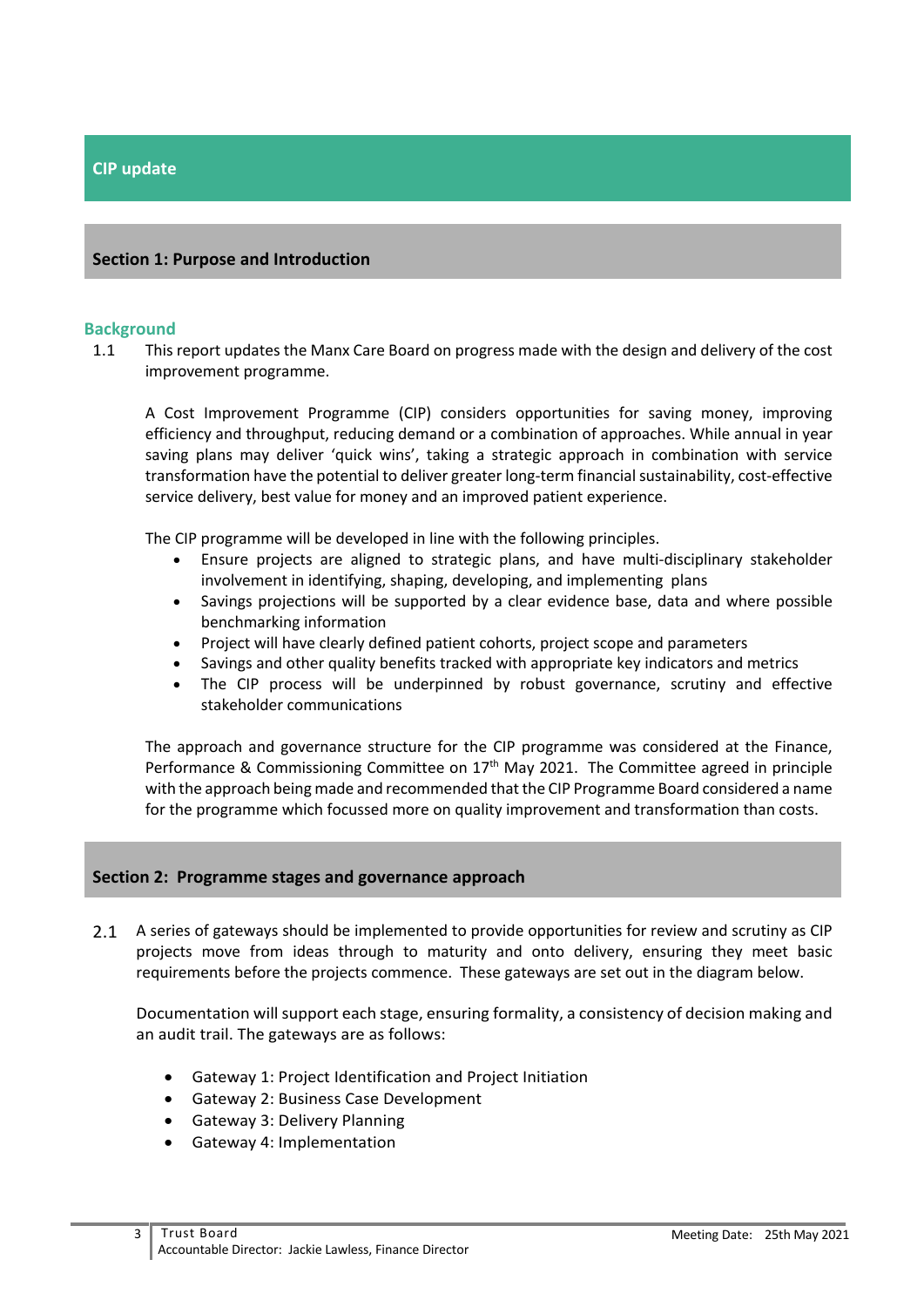

2.3 The governance approach will mean that CIP Check and Challenge meetings should be used as the forum for Gateway 1 and 2 to ensure these areas of scrutiny have been addressed.

THE CIP Programme Board will be the forum for Gateway 3 and 4.

THE CIP Programme Board will report directly to the Finance, Performance & Commissioning Committee providing assurance on progress and impact/benefits realisation of the annual CIP.

This structure is set out below.



## 2.4